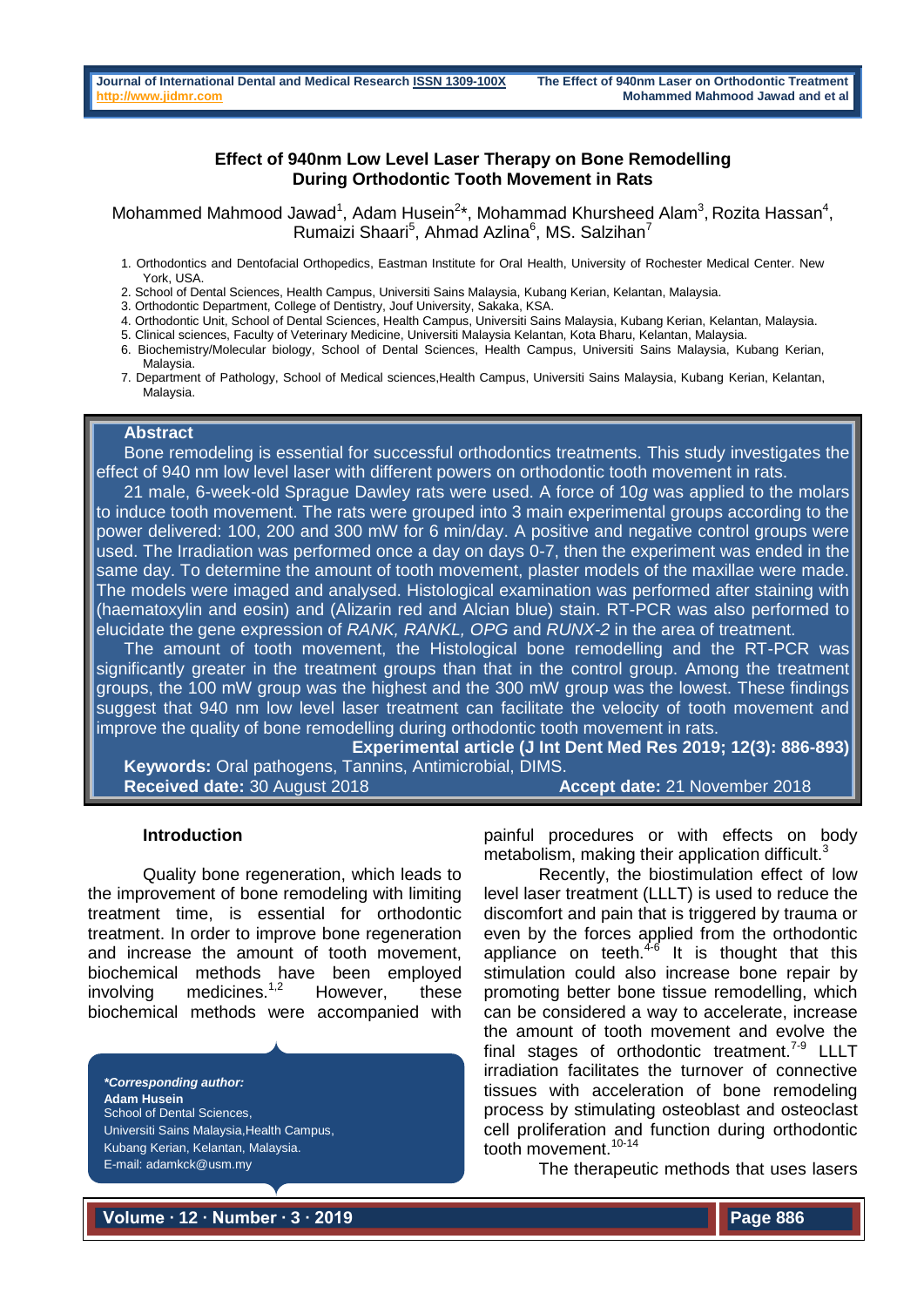| Journal of International Dental and Medical Research ISSN 1309-100X | The Effect of 940nm Laser on Orthodontic Treatment |
|---------------------------------------------------------------------|----------------------------------------------------|
| http://www.jidmr.com                                                | Mohammed Mahmood Jawad and et al                   |

under 500 mW power are considered as lowlevel laser therapies that have a biostimulatory effect on the tissue.<sup>3</sup> LLLT stimulation mechanism is related to the stimulation of inter and intra cells activities. LLLT stimulates mitochondria to increase the production of [Adenosine diphosphate](http://en.wikipedia.org/wiki/Adenosine_triphosphate) (ADP) in an increase in [reactive oxygen species,](http://en.wikipedia.org/wiki/Reactive_oxygen_species) which influences [redox](http://en.wikipedia.org/wiki/Redox) signaling, affecting intracellular [homeostasis](http://en.wikipedia.org/wiki/Homeostasis) or the proliferation of cells.<sup>15</sup> The final enzyme in the production of [Adenosine triphosphate](http://en.wikipedia.org/wiki/Adenosine_triphosphate) (ATP) by the mitochondria, [cytochrome c oxidase,](http://en.wikipedia.org/wiki/Cytochrome_c_oxidase) does appear to accept energy from laser-level lights, making it a possible candidate for mediating the properties of laser therapy.<sup>16</sup> Furthermore, laser irradiation also affects hydrogen ion levels in the cell. This, coupled with an increase in ATP, causes activation of other membrane ion carriers such as sodium and potassium, and alters the flow of calcium between mitochondria and cytoplasm. The variation of such parameters is a necessary component in the control of cells activity.<sup>17</sup>

The 940 nm LLLT is increasingly used in oral treatments. However, its effects on orthodontic tooth movement have not been well investigated. The primary interest of this study is to understand the impact of the use of 940 nm LLLT with orthodontic treatment on bone remodeling in rats.

## **Materials and methods**

#### **Animals housing**

The animal experimental protocol in this study was approved by the Ethics Committee for Animal Experiments in Universiti Sains Malaysia (USM) with the number of USM/Animal Ethics Approval/2012/(77) (396). The sample size of rats was calculated by PS software version 3.0.10. The experiment used 21 Sprague Dawley rats (ARASC, USM, Malaysia), 6-week-old, weighing 180 ± 10 g. They were kept in the animal house of USM in separate cages in a 12 hour light/dark environment at a constant temperature of 23°C and provided with nutrients. The health status of each rat was evaluated daily. Also, the body weight monitored biweekly starting 1 week before the experiments, the body weight was not allowed to drop more than 15% during the experiment.

## **Experimental tooth movement**

The animals were anesthetized with an

intramuscular (IM) injection of ketamine hydrochloride (PUTNEY, USA) and xylazine hydrochloride (PROXYLAZ, Belgium) with 1 mg/kg body weight prior to; appliance placement, LLLT application and teeth impression tacking.

Experimental tooth movement was performed according to the method of Fujita *et al.* (8) and Yamaguchi *et al.* <sup>9</sup> with a closed-coil spring (wire size: 0.005 inch, diameter: 1/12 inch) (3M Unitek, USA) ligated to the maxillary first molar by a 0.008 inch ligature wire (3M Unitek, USA). $8, 9$  The other side of the coil spring was also ligated to the maxillary incisors using the same ligature wire. The upper first molar was moved mesially by the closed-coil spring with a force of 10 g. Figure 1 shows the orthodontic appliance in situ.



**Figure 1.** Orthodontic Appliance in Rat After Placement.

## **Laser irradiation**

The rats were grouped into 3 main experimental groups according to the power delivered: 100, 200 and 300 mW for 6 min/day with energy densities of 45.85 J∕cm<sup>2</sup>, 91.79 J∕cm<sup>2</sup> and 137.57  $\text{J/cm}^2$  respectively. The laser device used was Ga-Al-As diode laser (ezlase, USA) with a wavelength at 940 nm in a continuous mode of operation. The working powers and exposure time were obtained from our previous *in vitro* study.<sup>18</sup> Each experimental group for this study consisted of 6 rats with a total of 18 rats for all experimental groups. In addition, positive and negative controls were used. The positive orthodontic control group was without the use of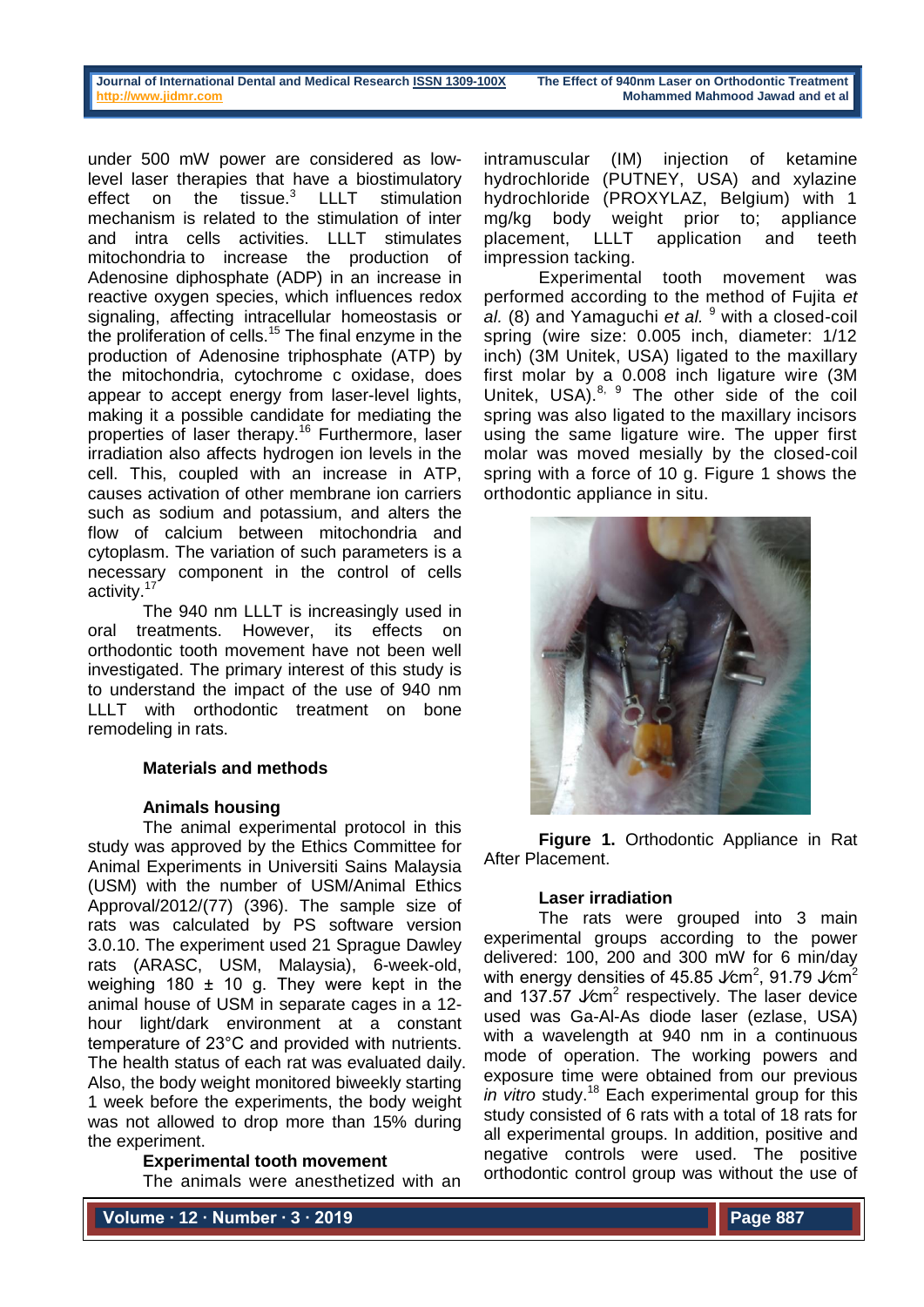LLLT in the other side of the experimental rat's mouth as an incomplete block split-mouth design. The negative non-treatment control was 3 rats without any intervention. In the experimental groups, the laser beam was delivered by placing the end of the optical fiber tip in contact with the mesial, buccal, and palatal sides of the gingiva, located in the area of orthodontic movement as recommended by Fujita et al.<sup>8</sup> and Yamaguchi et al.<sup>9</sup> Irradiation was performed once a day on days 0-7 (a total of eight times), then the experiment was ended in the same day.

### **Measurement of tooth movement**

To determine the amount of tooth movement, impressions for rat's maxilla were

taken before orthodontic appliances placement and in the end of the experimental time point. Then, study models were made. The models were used to determine the amount of tooth movement by comparing before and after study models for all animals of the experiment. The models' image was taken by medical image analysis system (JVC, USA), using Leica Material Workstation analysis software version 3.2.1. Measurement was made to the distance between first molar central fossa and second molar mesial surface to determine tooth movement in animals of the experiment as done by Yamaguchi *et al.*<sup>9</sup> Figure 2 shows the study models formation.



**Figure 2.** Rats Impressions and Study Models Formation. (A) Fabrication of Impression Try, (B) Impression Tray Ready to be used, (C) Rat in the Position for Taking Impression, (D) Taking  $1^s$ Impression, (E) Making 1<sup>st</sup> Study Model, (F) Rat Maxilla after Animal Sacrificed and Orthodontic Appliance was Removed, (G) Taking 2<sup>nd</sup> Impression, (H) Making 2<sup>nd</sup> Study Model.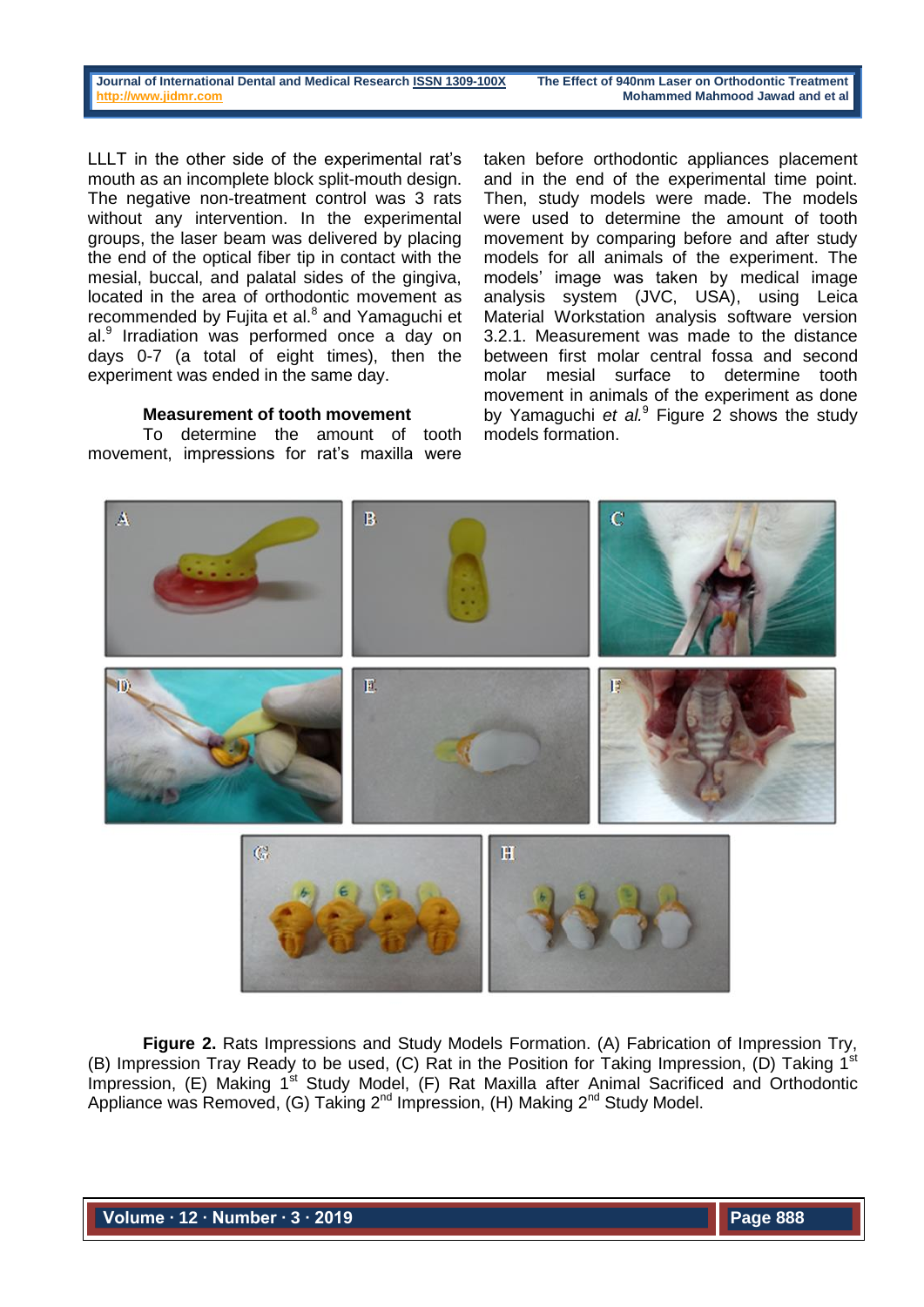

**Figure 3.** Procedure of Tissue Dissection. (A) Maxilla Detached from Mandible, (B) Orthodontic Appliance Removed, (C) Cutting Gingiva, (D) and (E) Gingival Detachment, (F), (G) and (H) Cutting the Area of Interest, (I) Preserving Tissue Specimens.

| <b>Target</b><br>Gene | <b>Primers</b>                                  | <b>Melting</b><br>T <sub>m</sub> (°C) | <b>Product</b><br>size | Gene bank ac-<br>cession no. |
|-----------------------|-------------------------------------------------|---------------------------------------|------------------------|------------------------------|
| <b>RANKL</b>          | Forward:5'-acgcagatttgcaggactcgac-3'            | 59.5                                  | 493 bp                 | AF019048                     |
|                       | Reverse:5'-ttcgtgctccctcctttcatc-3' Forward:5'- | 57.6                                  |                        |                              |
| <b>RANK</b>           | ttaagccagtgcttcacggg-3'                         | 57.4                                  | 497 bp                 | AF018253                     |
|                       | Reverse:5'-acgtagaccacgatgatgtcgc-3'            | 59.5                                  |                        |                              |
| <b>OPG</b>            | Forward:5'-tggcacacgagtgatgaatgcg-3'            | 59.5                                  | 537 bp                 | U94330                       |
|                       | Reverse:5'-gctggaaagtttgctcttgcg-3'             | 57.6                                  |                        |                              |
| RUNX <sub>2</sub>     | Forward:5'-gaaccaagaaggcacagaca-3'              | 55.4                                  | 452 bp                 | NM053470.2                   |
|                       | Reverse: 5'-tccaccaccctqttqctqta-3'             | 55.4                                  |                        |                              |
| <b>GAPDH</b>          | Forward:5'-accacagtccatgccatcac-3'              | 57.4                                  | 452 bp                 | NM017008                     |
|                       | Reverse: 5'-tccaccaccctqttqctqta-3'             | 57.4                                  |                        |                              |

**Table 1.** The Primer Sequences, Melting Temperature, Their Respective Product Size, and Gene Bank Accession Number.

## **Tissue preparation**

At the end of each experimental period, rats were terminated by using  $100\%$  CO<sub>2</sub> inhalation as recommended be Jawad *et al.*<sup>18</sup> After that the maxilla was immediately dissected using surgical instruments and low speed hand

piece. The cut on the tissue was 2 mm mesial and distal to the first molar which was the area of interest. Then, the tissue specimens were immersed in preservative solution as shown in Figure 3.

**Volume ∙ 12 ∙ Number ∙ 3 ∙ 2019**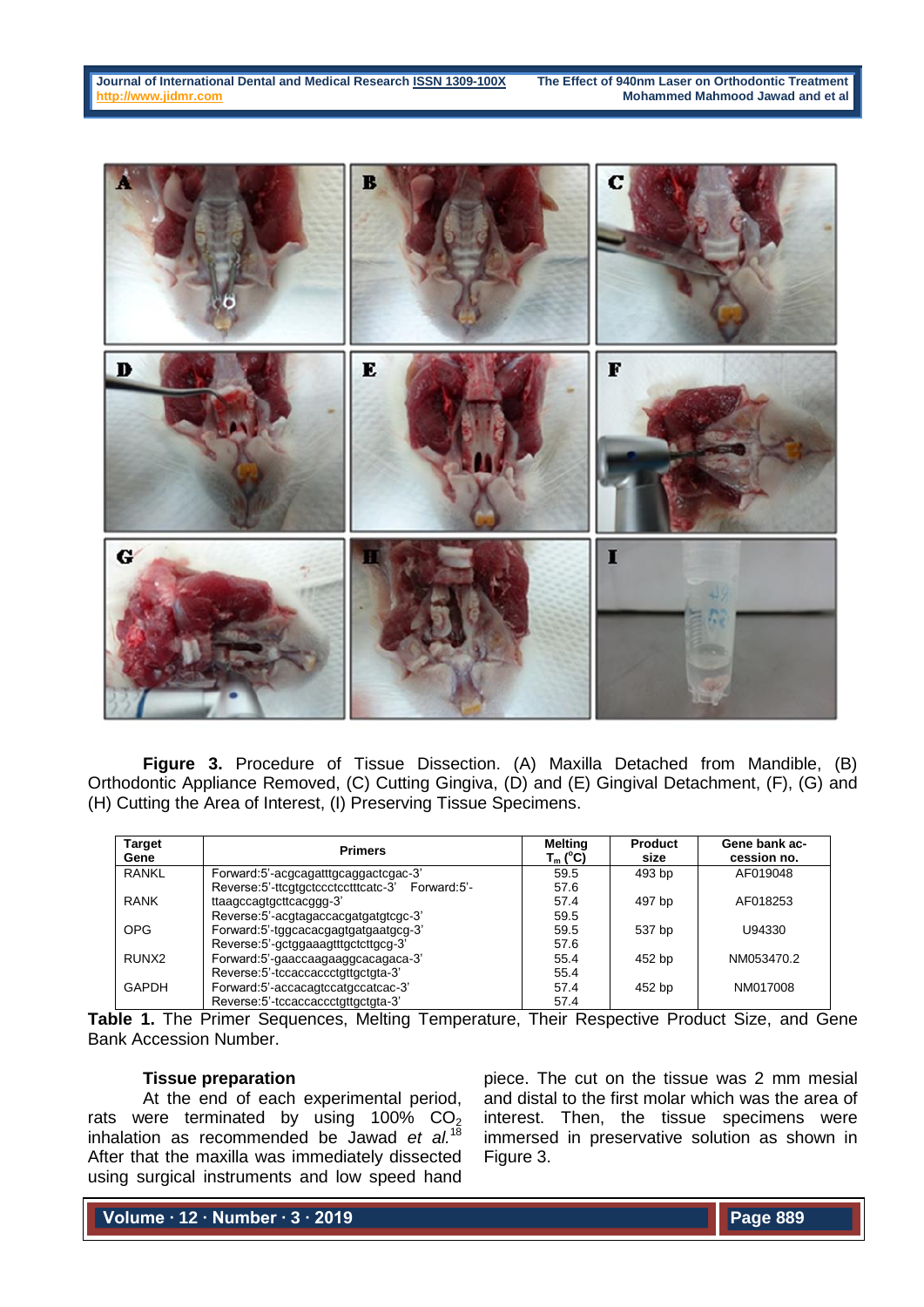## **RNA isolation and RT-PCR**

A 3 tissue specimens from each experimental and control group were subjected to RT-PCR. TRIzol reagent kit (Ambion, USA) was used to dissolve the tissue samples in order to extract the RNA. The NCBI BLAST server was used to determine primer specificity for the expression of the following genes: NF-<sub>K</sub>B ligands<br>(RANKL). NF-<sub>K</sub>B (RANK). Osteoprotegerin (*RANKL*), NF-*K*B (*RANK*), Osteoprotegerin (*OPG*), Runt-related transcription factor 2 (*RUNX2*) and Glyceraldehyde 3-phosphate dehydrogenase (*GAPDH*). The primer sequences, melting temperature, product size, and gene bank accession number are shown in Table 1. One step reverse transcription-polymerase chain reaction (RT-PCR) was performed following the QIAGEN One Step RT-PCR kit (QIAGEN, Germany) manufacturer's protocol.

## **Tissue processing**

A 3 tissue specimens from each experimental group and positive orthodontic control were decalcified in 10 % disodium ethylenediamine tetra-acetic acid (pH 7.4) solution for 4 weeks. Then, the specimens were casted by paraffin wax. The microtome was used to slice sample into 4µm continuous sections in the horizontal direction and mounted on glass slides to be used for further staining.

# **Hematoxylin and Eosin generalized staining**

The slides were deparaffinised and rinsed in distilled water. Then, stained in Hematoxylin (Merck, Germany). Slides were counterstained in Eosin (Sigma-Aldrich, USA) and dehydrated, cleared and mounted. Slides were viewed with slide scanner (Zeiss, Germany).

## **Alizarin red and Alcian blue specialised staining**

Alizarin Red was used to identify calcium in tissue sections such as bone and the alcian blue was used to identify mucosubstances of connective tissues. The first step for staining is deparaffinization. Then, rehydration and Staining with alcian blue solution (Sigma-Aldrich, USA). Slides washed and stained in alizarin red stain solution (Sigma-Aldrich, USA). Slides were dehydrated, cleared and mounted. Slides were viewed with slide scanner (Zeiss, Germany).

## **Statistical Analysis**

The statistical analyses of the data for all experiments were performed using Statistical Package of Social Science (SPSS) software version 22 (Armonk, NY: IBM Corp. Released 2013). For teeth movement measurement and gene expression analysis, the assumptions of normality and homogeneity of variances were checked and were not fulfilled; Kruskal-Wallis Test was used. The pairwise comparisons were analysed through Mann-Whitney test and Bonferroni correction. A value of *P* < 0.05 was considered statistically significant.

## **Results**

### **Measurement of tooth movement**

The result shows that there was an increased in the amount of tooth movement of treatment groups in relation to control. When comparing between treatment groups, the 100 mW LLLT group was the highest as shown in Figure 4 and 5.



**Figure 4.** Study Model Images of LLLT Effect on Orthodontic Tooth Movement in Rats at Day 7.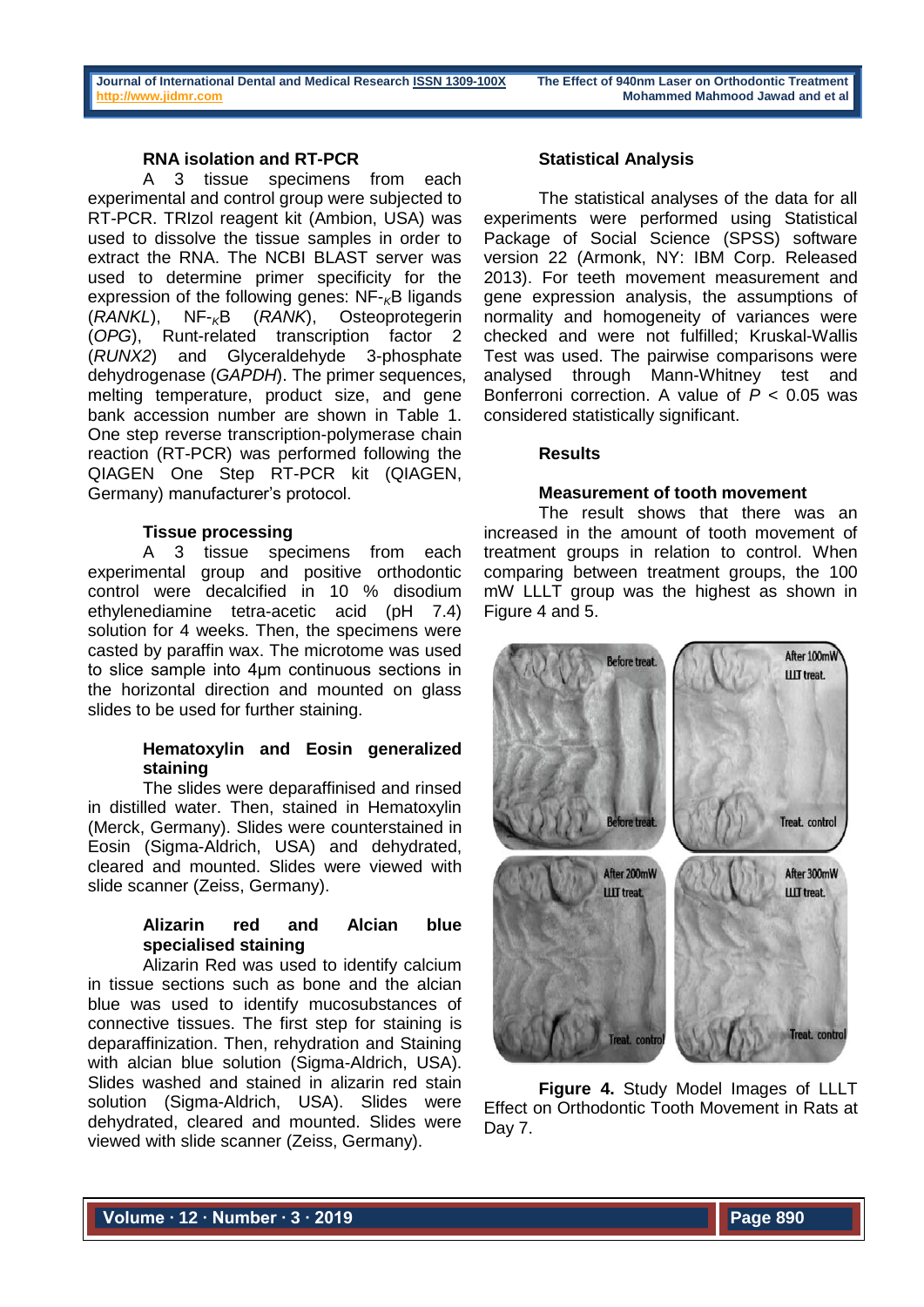

**Figure 5.** Effect of LLLT on Orthodontic Tooth Movement in Rats at Day 7. The Rats Were Orthodonticaly Treated with Presence and Absence of Daily LLL Treatment. The Orthodontic Control = 100%. The Data Are Shown as the Mean ± SEM of Experiments. \*P ≤ 0.05 Between Groups.

### **Gene expression analysis**

In order to substantiate the signal changes of RNA level in bone cells with the different treatment groups, the gene expression of *RANKL, RANK, OPG* and *RUNX2* were normalized by *GAPDH* and examined by semi-quantitative RT-PCR at day 7. For these gene expressions, the RNA was up-regulated in 100 mW treatment group in relation to control and other treatment groups as shown in Figure 6.

## **Histological evaluation**

For histological evaluation, the histology slides were prepared from the area of interest tissue samples and stained with ether haematoxylin and eosin or alizarin red and alcian blue specialised staining to detect changes in bone. The 100 mW LLLT group showed beater amount of interseptal bone between the roots of the orthodontically moving teeth in addition to the intelligible amount of osteoclast resorption lacunae as compared to the control and the other treatment groups. While, the 300 mW LLLT group showed a diminished interseptal bone between the roots of the orthodontically moving teeth, as shown in Figures 7 and 8.



**Figure 6.** Effect of LLLT on Gene Expression of Rat's Maxilla at Day 7. The Gene Expression for *RANKL, RANK, OPG* and *RUNX2* was Determined using Semi-Quantitative RT-PCR and Normalized by *GAPDH* for the Following Groups: Control; LLLT (100 Mw); LLLT (200 Mw); LLLT (300 Mw). The Data are Shown as the Mean ± SEM of Three Separate Experiments. \*P ≤ 0.05 Between Groups.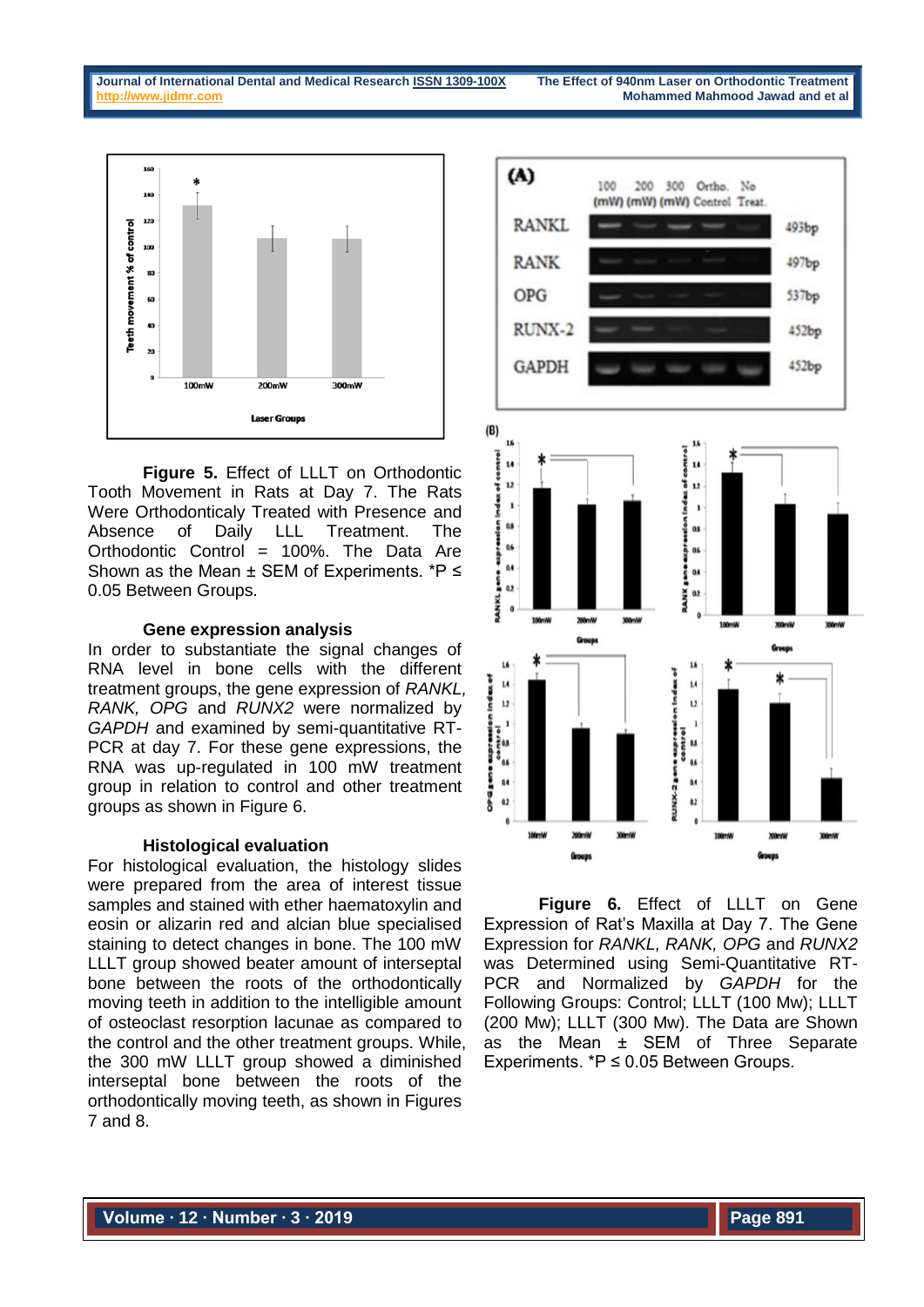

**Figure 7.** Light Micrographs of Rat's Maxilla Portions with Orthodontically Induced Tooth Movement for 7 Days, Sections Stained with H&E. ×10. (A) Control, (B) Treated with 100 Mw LLLT, (C) Treated with 200 Mw LLLT and (D) Treated with 300 Mw LLLT. *P*: Pulp, *IB*: Interseptal Bone, *PD*: Periodontal Ligament, *D*: Dentin, *RL*: Resorption Lacunae.



**Figure 8.** Light Micrographs of Rat's Maxilla Portions with Orthodontically Induced Tooth Movement for 7 Days Sections Stained with Alizarin Red and Alcian Blue Specialised

Staining. ×10. (A) Control, (B) Treated With 100 Mw LLLT, (C) Treated with 200 Mw LLLT and (D) Treated With 300 Mw LLLT. *P*: Pulp, *IB*: Interseptal Bone, *PD*: Periodontal Ligament, *D*: Dentin, *RL*: Resorption Lacunae.

## **Discussion**

The purpose of this study was to compare the effects of 940 nm LLLT different powers on orthodontic tooth movement. Clinical measurement, gene expressions and histological evaluation were used in order to determine the best stimulation parameters for *in vivo* in rats. For gene expressions, the *RANKL, RANK, OPG* and *RUNX2* were used. The *OPG* and *RUNX2* gene expressions are considered as early markers for osteoblastic activity and bone formation.<sup>8</sup> On the other hand, *RANKL* and *RANK* are considered as early markers for osteoclastic activity and bone resorption.<sup>13</sup> The results for clinical tooth movement are in consistent with Yamaguchi *et al.* who stated that the amount of tooth movement was significantly greater in 100 mW irradiated group as compared to that in non-irradiated group.<sup>9</sup> Similarly, Fujita *et al.* reported that 100 mW of LLLT stimulated the velocity of tooth movement in rats as compared to control.8 Kawasaki and Shimizu<sup>11</sup> showed that orthodontic movement of laser-irradiated rat teeth of 96 mW was faster when compared with that in nonirradiated rats due to an increase in bone formation at the tension side and in the number of osteoclasts at the compression side because of cellular stimulation promoted by low energy laser irradiation.

For RT-PCR, gene expressions of *RANKL, RANK, OPG* and *RUNX2* in bone, the gene expressions were up-regulated in 100 mW treatment group in relation to control and other treatment groups. This result agrees with Fujita *et al.*<sup>8</sup> and Yamaguchi *et al.*<sup>19</sup> who demonstrated that 100 mW LLLT irradiation stimulated *RANK/RANKL/OPG* and the macrophage colonystimulating factor (*M-CSF*) and its receptor (c-Fms) expressions that led to increase in the velocity of tooth movement. In addition, Altan *et al.*<sup>13</sup> determined that low-level laser therapy increased *RANKL* release and the osteoclastic activity by exacerbating the inflammatory response to orthodontic forces through triggering of inflammatory cytokines to *RANKL* release which regulated osteoclastic cell activity.

**Volume ∙ 12 ∙ Number ∙ 3 ∙ 2019**